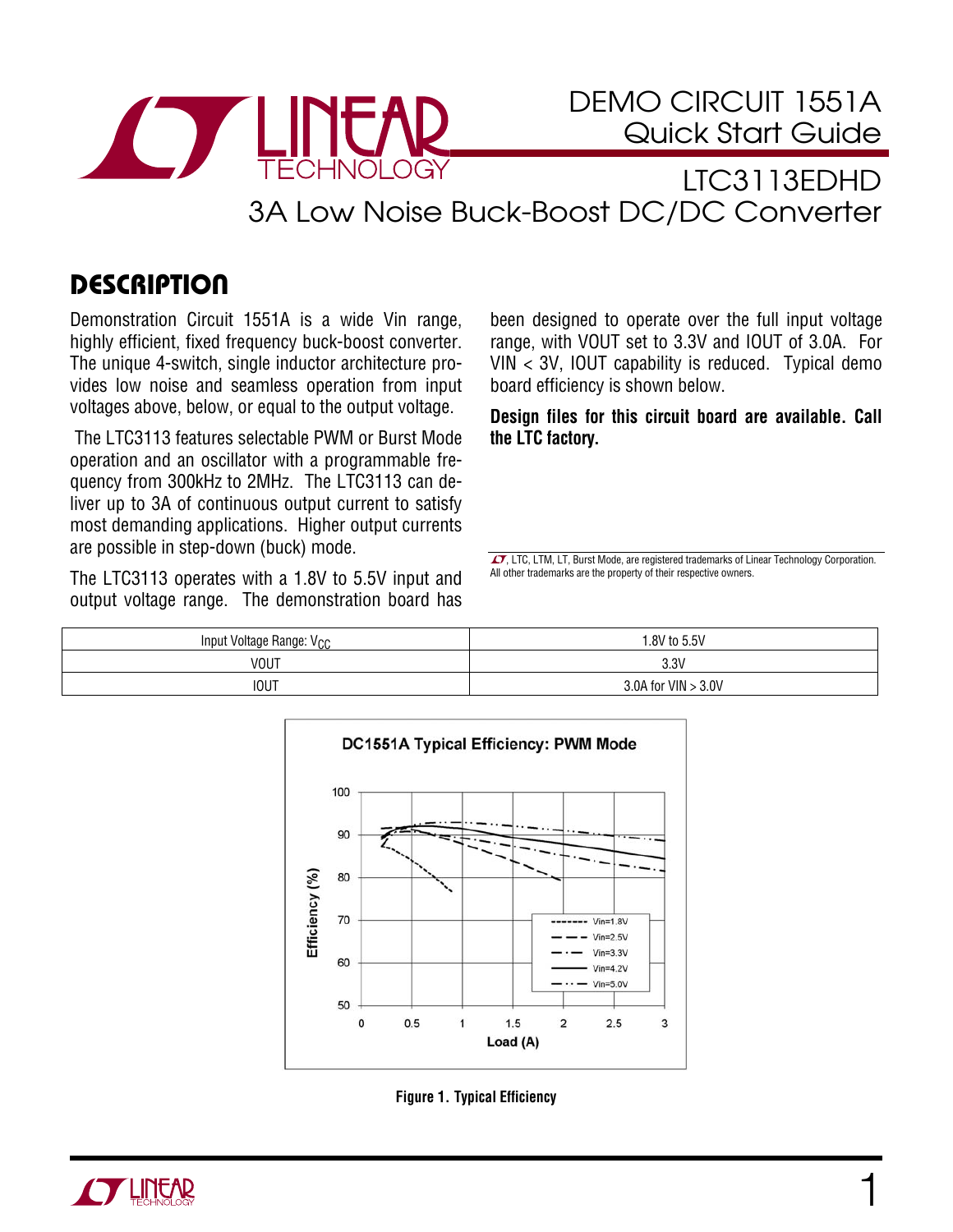## QUICK START PROCEDURE

Using short twisted pair leads for any power connections and with all loads and power supplies off, refer to Figure 2 for the proper measurement and equipment setup. The Battery/Power Supply (PS1) should not be connected to the circuit until told to do so in the procedure below.

When measuring the input or output voltage ripple, care must be taken to avoid a long ground lead on the oscilloscope probe.

- 1. Jumper, PS1 and LOAD Settings to start:  $PS1 = OFF$ JP1 (PWM) = FIXED FREQ  $JP2 = OFF$ LOAD =  $1.0A / 3.32 \Omega$  10W resistor
- 2. With power OFF connect the power supply (PS1) as shown in Figure 2. If accurate current measurements are desired (for efficiency calculations for example) then connect an ammeter in series with the supply as shown. The ammeter is not required however.
- 3. Connect the load to VOUT as shown in Figure 2. Again, connect an ammeter if accurate current measurement or monitoring is desired.
- 4. Turn on PS1 and slowly increase voltage until the voltage at VIN is 3.0V. Move Jumper JP2 to ON.
- 5. Verify VOUT is ~3.3V.
- 6. VIN can now be varied between 1.8V and 5.5V. VOUT should remain in regulation.
- 7. IOUT can also be varied from 0 to 3.0A. For VIN < 3.0V, maximum IOUT is reduced. This reduction is due to Iin increasing as VIN decreases. Once the input current limit is reached, VOUT will drop out of regulation.

**NOTE**: If VOUT drops out of regulation, check to be sure the maximum load has not been exceeded, or that VIN is not below the minimum value (1.8V).

8. For operation in BURST Mode move Jumper JP1 to BURST. IOUT is limited in BURST MODE. See the datasheet for more information.

**NOTE**: For applications with large output current steps, such as GSM applications, additional output capacitance can be added to the demo board. The capacitor footprints at C4 and C10 are provided for additional output capacitors.

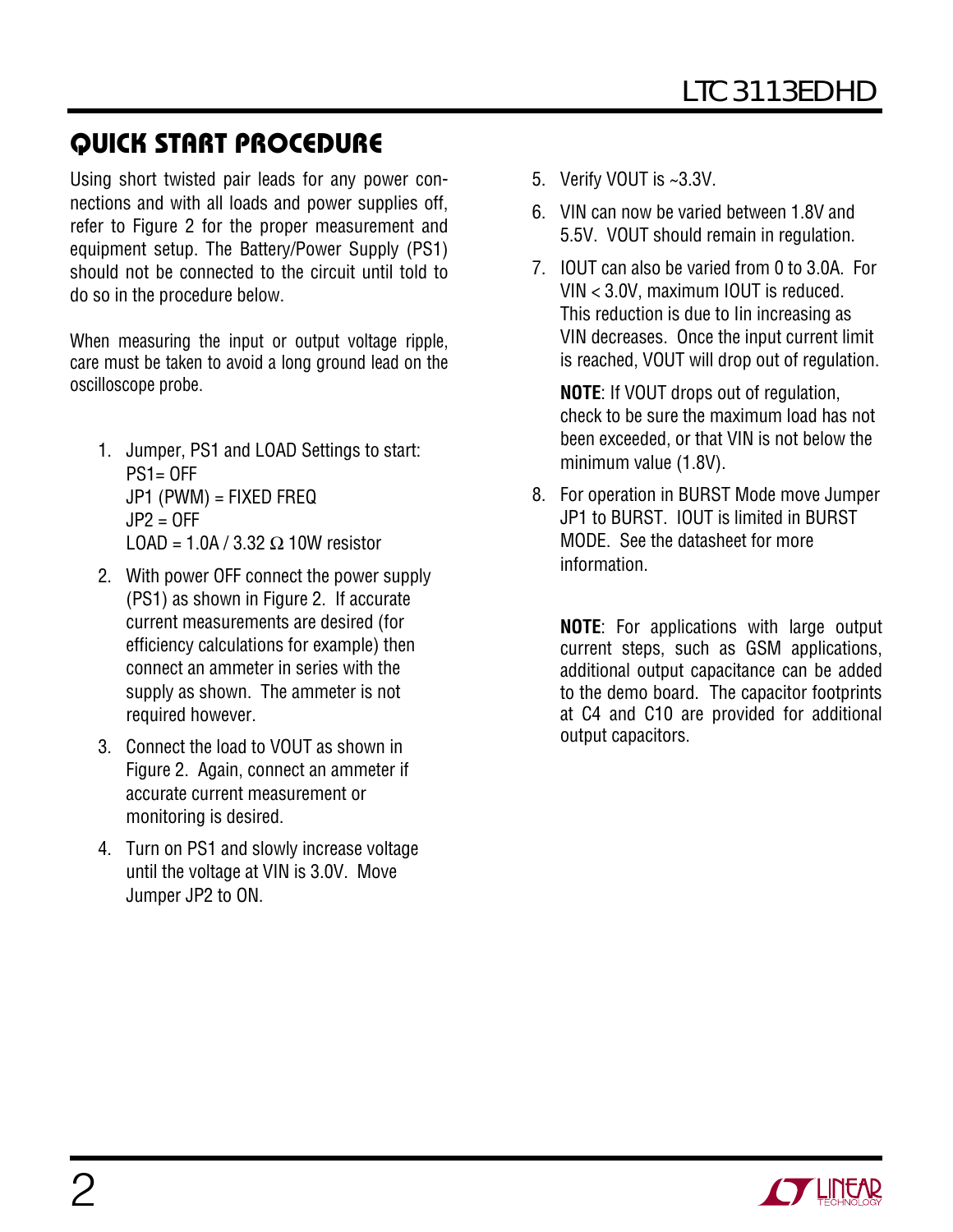

**Figure 2. Measurement Setup** 

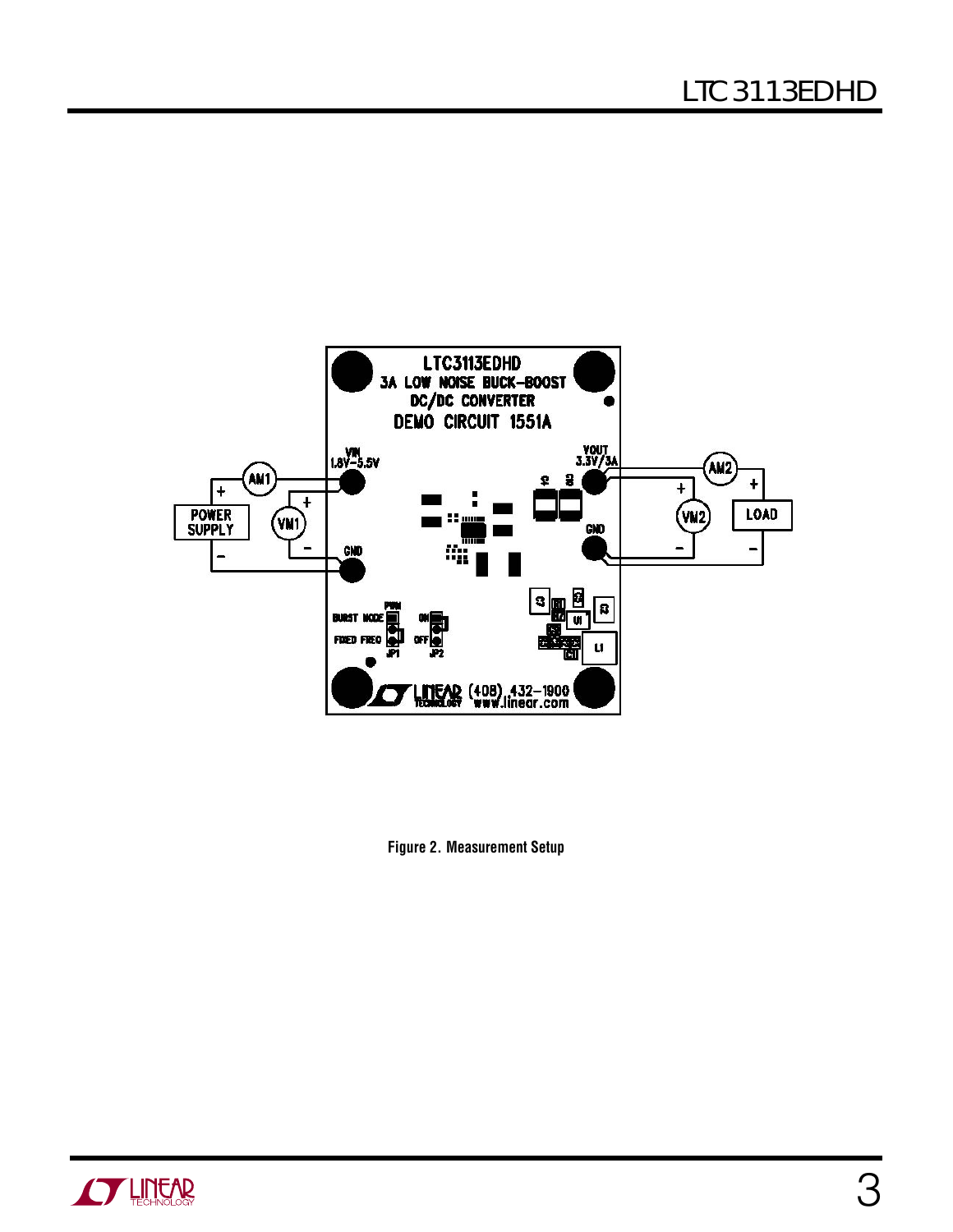## LTC3113EDHD



**Figure 3. Circuit Schematic**